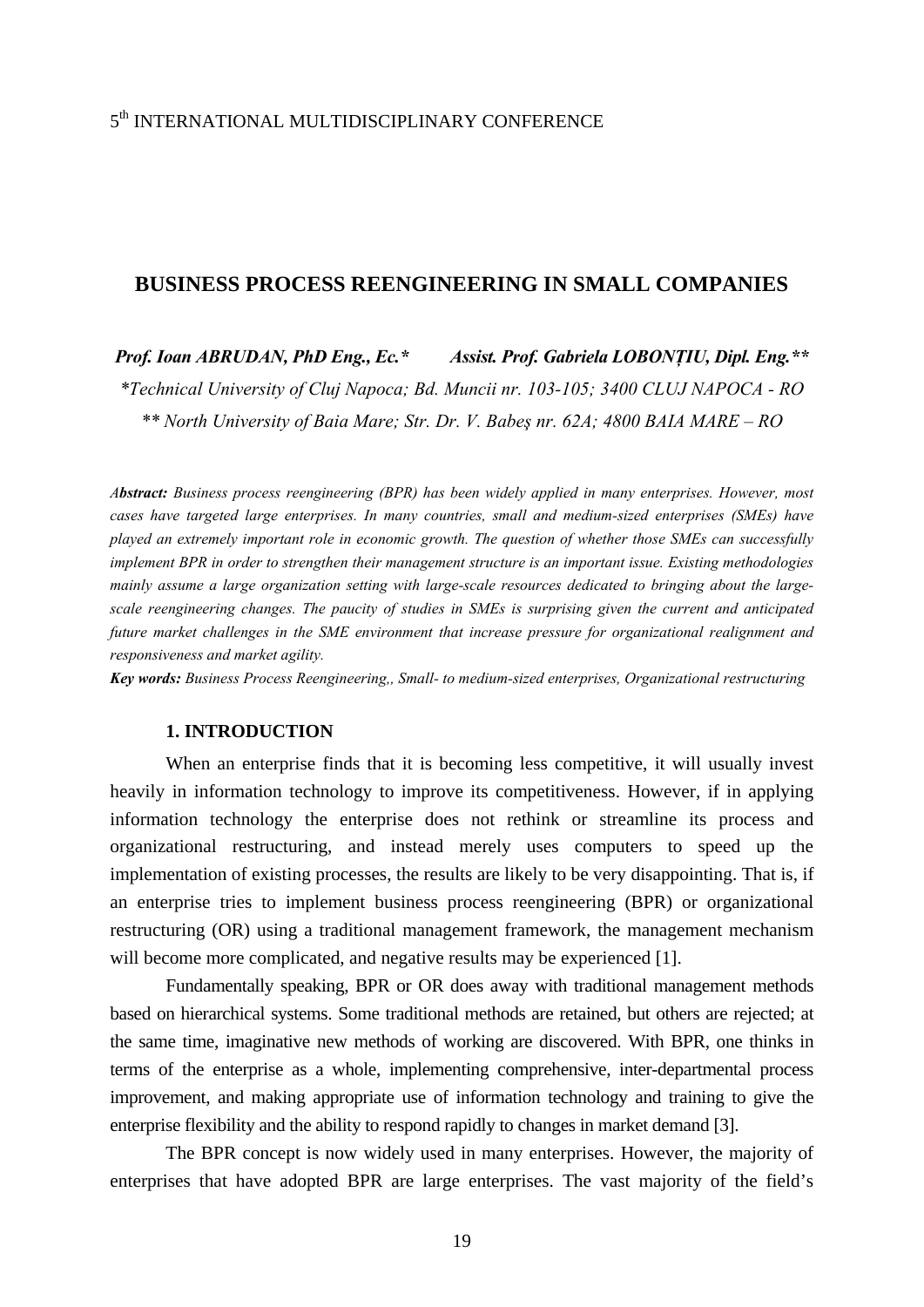literature considers reengineering in the context of large organizations, from both private and public sectors. There is a paucity of studies involving the application of reengineering with SMEs. The reason for this lack of research is possibly reengineering's emergence in large enterprise resulting in a lack of available effort at SME level. Another possible reason is a lack of belief that a resource intensive large-scale change approach can be successfully applied within SMEs [5]. Existing texts, which describe reengineering methodologies often contain a somewhat hopeful postscript which states that the methodology can be applied to SMEs in a less formal manner. So there is a need to consider how SMEs can strengthen their operational structure in order to achieve perpetual operation. One important issue that needs to be considered is whether SMEs can implement BPR successfully [1].

#### **2. DEFINING REENGINEERING FOR SMEs**

Most business improvement philosophies, models, tools and techniques originate in the theory and practice associated with large private sector organizations. Thus, it is contended that SMEs often apply business improvement approaches that are fundamentally flawed in an SME context, as they do not start by addressing the key features and constraints of SMEs [4].

Reengineering definitions and resultant methodologies and praxis initially (late 1980searly 1990s) developed along positivistic assumption lines in relation to organizational learning. While this historical, somewhat mechanistic legacy remains, there has also been the more recent development of reengineering along more phenomenological lines, resulting in more interpretativist and subjective definitions and methodologies [2].

Parkinson and his colleagues [6] points out that this tension in the literature is reflected in change management evaluation and approaches to strategic management. Furthermore, Rickards [8] refers to similar issues in regard to creativity and innovation management - knowledge creation versus the more structured idea generation and filter literatures. Thus, there is a lack of consensus on the most effective paradigm; there is no one right way. As pointed out by Willmott [9], these differing paradigms are not incommensurate and can mutually exist in organizations.

### **2.1. Positivistic Definitions and Methodologies**

The reengineering literature is often associated with large-scale innovation and highrisk change. Reengineering and associated business improvement methods are often classified as a 'mechanized' view or paradigm of organizations [4]. This mechanistic approach leads to stepwise methodologies for reengineering implementation. Some approaches support the use of mechanistic methodologies, which essentially start with process identification and analyses, then process innovation and application (see Figure 1).

### **2.2. Phenomenological Definitions and Methodologies**

If the current paradigm of reengineering is that of a mechanistic nature, it is contended that resulting mechanistic approaches are too simplistic to understand the organizational change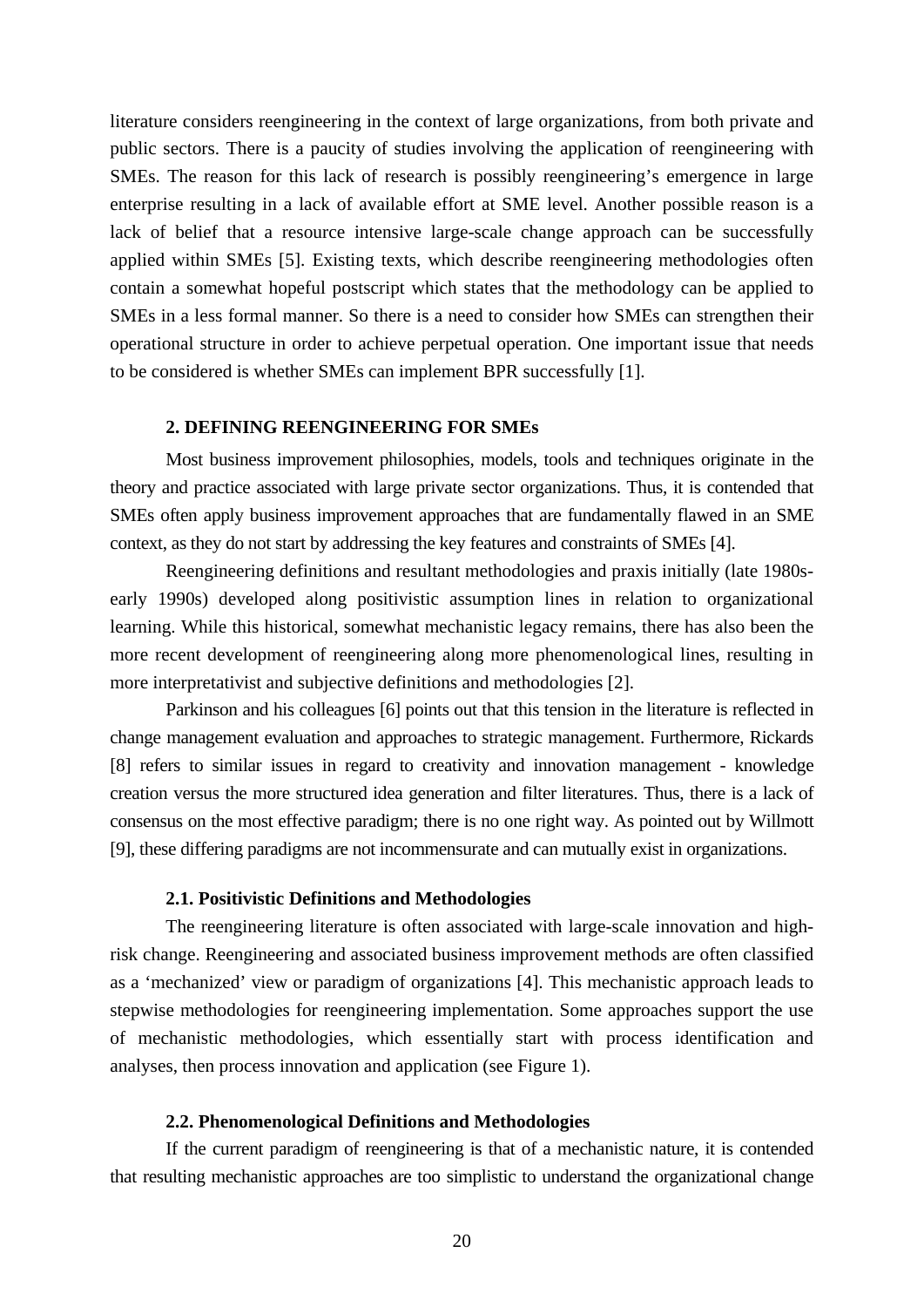

*Fig. 1. Positivistic Stepwise Reengineering Methodology [4]* 

issues involved. There is also an associated increase in people and learning issues that are not predicated on pre-set rules and regulations. Willmott [10] describes this change as a shift towards the 'softer' issues.

Grint [2] suggests a more balanced, mixed model that is, at least, consistent with the main views of the critical writers. The model indicates that reengineering should develop in four principle quadrants (see Figure 2):

1. Decision Making - Incremental to Utopian.

- 2. Execution Rational to Political.
- 3. Legitimation Internalist to Externalist.
- 4. Understanding Analysis to Synthesis.

# **3. IMPLEMENTING BPR IN SMALL BUSINESSES**

BPR can be successfully implemented in a company no matter what size it is, as long as the company leader has the determination for making changes and the version for perpetual operation. Being

a small business, the benefits created by the firm studied by [1] through organizational restructuring were as pronounced as a large enterprise can do. The case reveals that, as a technology oriented SME without skilled employees, it still has a great potential for successfully implementing BPR.

Otherwise, the research performed by [4] has shown that attempts to solely apply the same reengineering methods as those used in large enterprises to the SMEs studied ended in failure and a need to fundamentally reconsider the definition and methodology associated with reengineering in SMEs. Key factors



*Fig. 2. Phenomenologically Based Model for Reengineering [2]*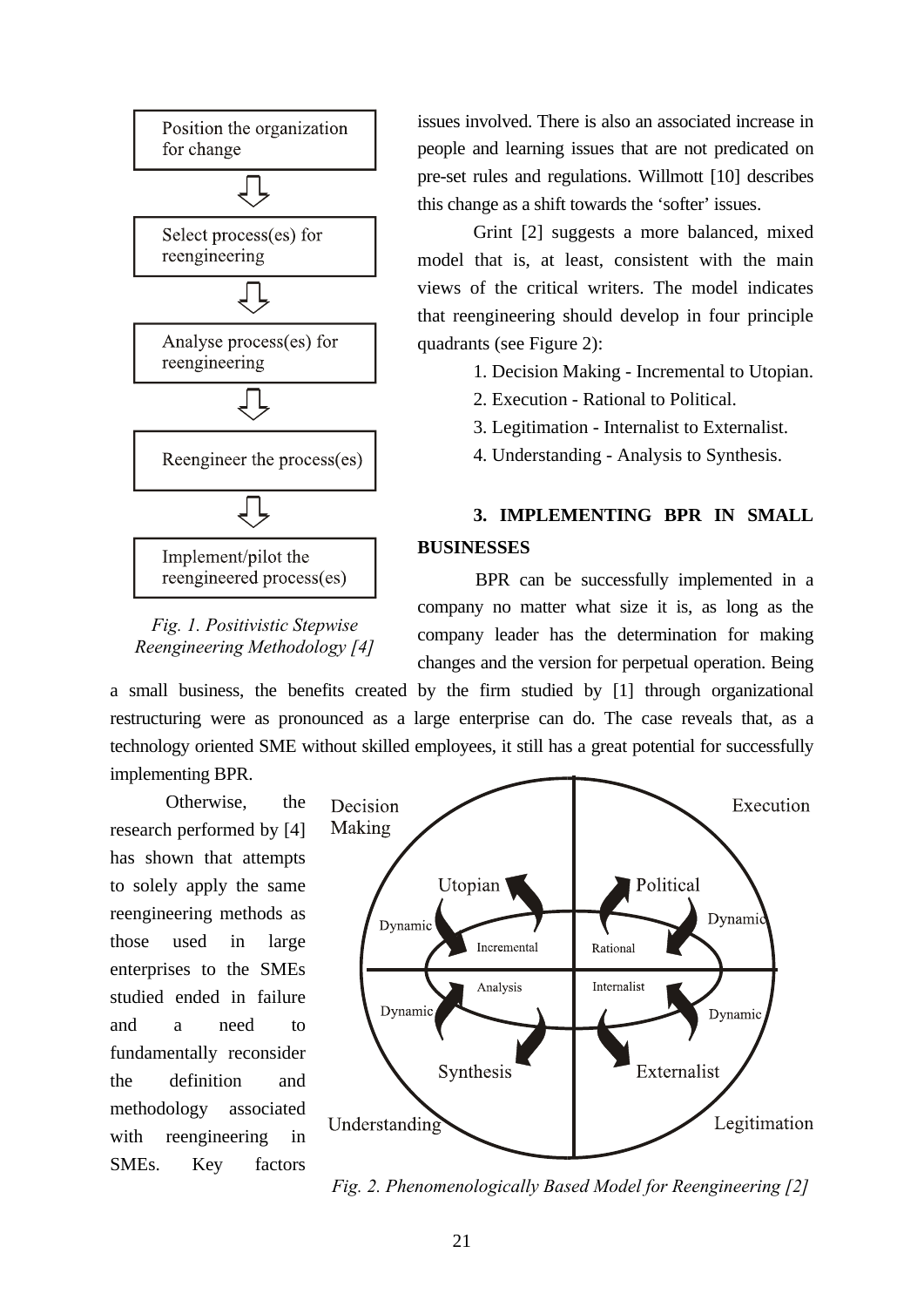associated with the failure of solely plan driven large organization reengineering methods when applied to SMEs were resource constraints, rapidly changing markets and customers, leadership roles, the need for agile strategy, flexibility and structure.

The research findings [4] indicate that the SMEs developed their own fundamental understanding and successful implementation of reengineering. Overall, their approach was a combined approach, using a greater number of holistically based approaches that include both positivistic and phenomenologically based strands. The SMEs developed a holistic understanding of reengineering that did not exclude an approach because it did not fit a precise methodology. Furthermore, their understanding of reengineering embraced creativity, innovation and knowledge as key catalysts for reengineering change.

Secondly, in terms of decision making, the 'new' reengineering understanding developed by SMEs did not succumb to the temptation to retreat to incrementalism; rather, they retained the radical tenets of reengineering. Large-scale improvements were not seen as the exclusive domain of large organizations and the research [4] revealed many examples of radical improvements in a range of key performance measures.

Thirdly, the research [4] relating to execution, revealed that the SMEs were relying on a range of measures to implement the 'new' reengineering. These measures were not restricted to rational implementation reasoning but showed cognizance of political implementation factors such as the more dominant Managing Director's influence in an SME and the organizational culture. Implications for training and development in SMEs include greater emphasis on action-based learning as distinct from formal learning by rote.

Fourthly, the reengineering efforts were 'legitimized' within SMEs by linking them to other external business improvement approaches, such as the Business Excellence Model, Investors in People and Modular Manufacturing [4].

On the other hand, from the case of revealed in [1], several implications of applying BPR in SMEs can be included in strategy and management:

### **a). The implications in management**

*Establishment of applicable management system -* SMEs tend to place too much weight on technology and consequently ignore the importance of management.

*Importance of empowerment* - before a management system is established, managers typically control all operations in SMEs. However, after deploying BPR, every employee in the company is appropriately empowered according to his/her position. While the discipline and reward pertaining to well-defined responsibilities and authorities, it stimulates employees to pursue the best performance in the company.

*Participation of top management* - with strong determination, the top management in the case [1] fully utilized external resources and participated in the entire process from planning, providing solutions, and to final execution. It indicates that only when top management actively gets involved in organizational transformation, can a sustainable development of the enterprise be fulfilled.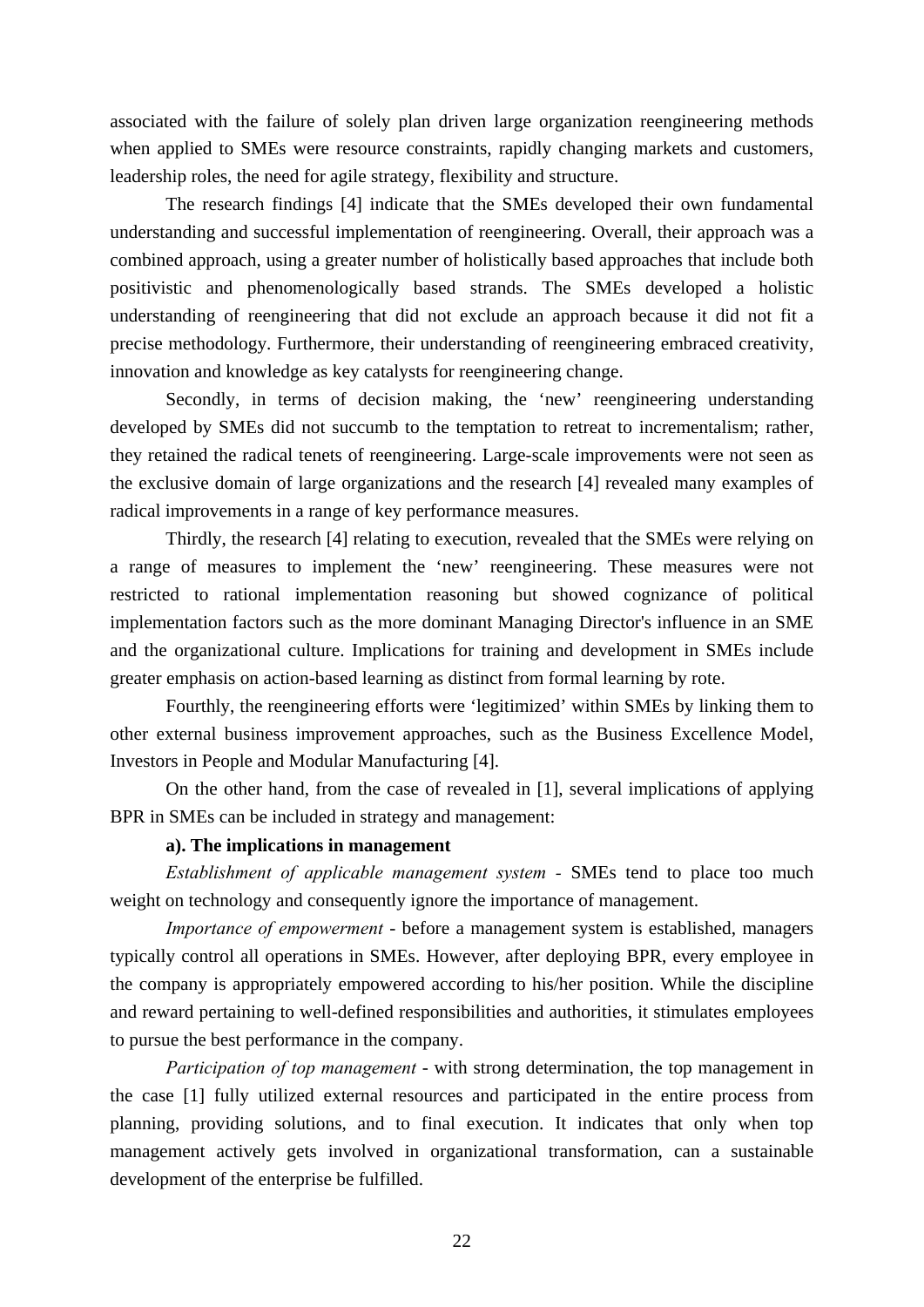*Transparent information* - in an organizational structure of corporate decentralization, profit-sharing, and dynamic skill-learning mechanism, employees are allowed to handle corporate business and to organize project management teams. In addition, corporate information including finance and cost should be transparent so as to achieve the goal of project management and to keep the organization running smoothly.

*Everyone is manager* - after organizational restructuring, employees may set up project teams depending on their needs and be in charge of executing and managing various projects. In the past, only managers could do project management. For now, every employee gets an opportunity for taking responsibilities.

### **b). The implications in strategy**

*Step by step* - the OR strategy is, in the first phase, to initiate an indirect layoff (because employees who do not agree with the company's core values will quit) and to retain employees who agree with corporate philosophy during organizational restructure period.

*Enhancement of product value* – the company's business transforms through the organizational reengineering so as to promote the added value or products. At the same time, the company's business scale extends considerably with steady growth in profit since every employee plays an active role of manager and participates actively in handling business.

*Setup of a flexible working team* - after OR, every employee is responsible for outsourcing engineering works and project management.

*Creation* - after experiencing the managerial problems, a small company can entirely understand that an enterprise can only survive in a highly competitive environment and maintain its perpetual management by continuing innovation in product, business process and organization.

Another research [9] supports what other studies on information technology in small and medium-sized firms have already suggested: SMEs are especially fragile with regards to the effective use of technology. If they are to benefit from emerging technologies, they must proceed more rigorously. The intuitive and often informal nature of small business management is shown by the relatively low level of conformity with BPR principles, and the analysis [9] also showed that this variable has a greater impact on success in small firms than in large firms. As BPR is still new for many organizations, SME managers should seek information and training on this approach by attending seminars or obtaining external consulting advice. This would help them to better understand the nature of the organizational change implied by BPR, and thus have more control over the change process itself.

In addition, the limited diversity of the human resources participating in BPR projects exerts a negative impact on the outcome. As these projects often lead to drastic changes in the way business is conducted, it is of the utmost importance for SMEs to involve a representative cross-section of employees in such projects [9]. Their diverse experience, viewpoints, and ideas are factors that will increase the probability of success. In turn, owner-managers must visibly demonstrate a high level of interest in and support for the project. This includes